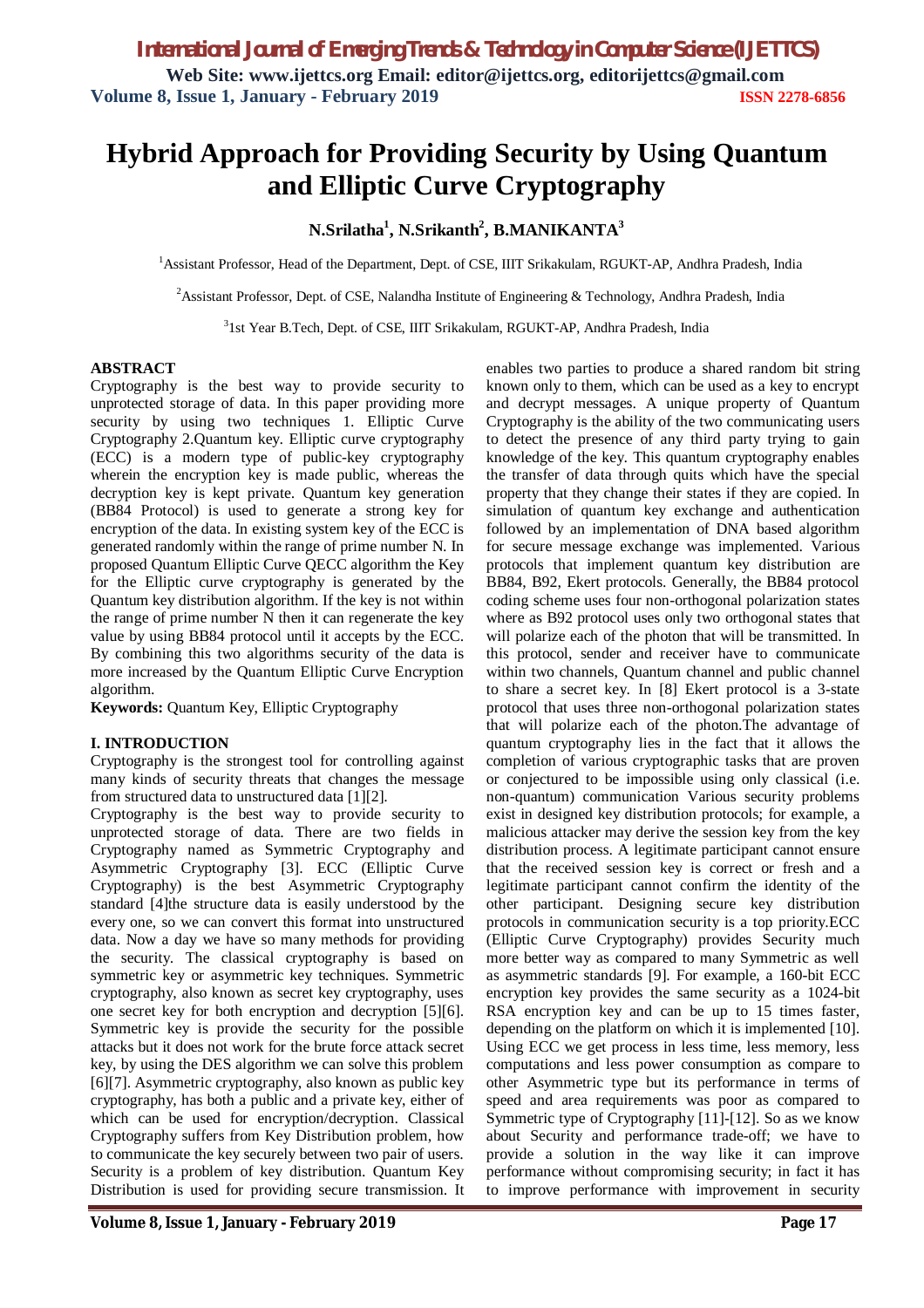# *International Journal of Emerging Trends & Technology in Computer Science (IJETTCS)* **Web Site: www.ijettcs.org Email: editor@ijettcs.org, editorijettcs@gmail.com Volume 8, Issue 1, January - February 2019 ISSN 2278-6856**

[13].Referrence [14] uses Elliptical curve cryptography which is one of the finest mathematical technique invented by Kobitz and Miller. It is complex in nature as compared to other algorithms. It is a trap door function where calculation proceeds in the single direction and the backtracking with reverse engineering methods is quite difficult such this quality make the ECC unique. The security of the ECC lies in discrete logarithm and it is an exponential algorithm which is difficult to break. There are many options other than ECC to encrypt or decrypt the images, like RSA, AES etc, but ECC gives the same security level with RSA at a smaller key size. ECC with multiple threads is used to implement end to end security against man in middle attacks. Reference [15] uses a dynamics approach to the elliptic curve selection, but it has a problem with space complexity. Reference [16] involves the DNA scrambling sequence with ECC for stockpiling the cloud information. Reference [17] uses the Elliptic Curve Diffie–Hellman Encryption with DNA for RGB images with better key sensitivity. Reference [18] uses ECC with Magic matrix notations which is capable to encrypt multimedia data. Reference [19] combines two different cryptographies to convert symmetric encryption to asymmetric. Here Elliptical Curve Cryptography (ECC) keys are used with Hill Cipher algorithm. The first work to introduce a fully balanced ECC implementation was by Batina et al. [20]. The authors modified the non-complete addition formulas over binary extension fields in order to make them balanced. For point multiplication, the Montgomery ladder algorithm was used. The implementation was implemented on an FPGA and the resistance against an SPA attack was evaluated.Twisted Edwards curves and twisted Hessian curves [21]. They all operate over binary extension fields. The work of Renes et al. [22] was the first to propose complete addition formulas on Weierstrass curves over prime fields. In [23], Massolino et al. present the first FPGA implementation of the formulas in [24]. The result is a competitive design emphasizing parallelization possibilities.

#### **II. Relatedwork:**

#### **1. Quantum key Distribution Technique**

In Quantum Cryptography (using BB84 protocol) a Quantum Key Distribution is used for providing secure transmission. In 1984 Charles Bennett and Gilles Brassard published the first QKD protocol. It was based on Heisenberg's Uncertainty Principle and is simply known as the BB84 protocol after the author's names and the year in which it was published. The basic model for QKD protocols involves two parties, referred to as Alice and Bob, wishing to exchange a key both with access to a classical public communication channel and a quantum communication channel. **Table1** shows how a bit can be encoded in the polarization state of photon in BB84.

**TABLE I. BB84 LOOKUP TABLE**

| <b>Direction</b> |  |  |
|------------------|--|--|
| <b>Symbols</b>   |  |  |
|                  |  |  |

**Volume 8, Issue 1, January - February 2019 Page 18**

In BB84 protocol, only four directions are used for generating the key. Hacker easily guesses the key from these four directions.

#### **2. Elliptic Curve Cryptography**

For the past two decades, Elliptic Curve Cryptography (ECC) has been an attractive alternative to instantiate publickey schemes, multimedia encryption [25], bit coin services [26] [27], etc. for good reasons such as shorter key size, high speed, and lower memory usage. These founded reputations of ECC lie fundamentally on its gorithmically hard discrete logarithm problem (DLP). The elliptic curve in prime finite field *FP* is about cloud of points described by the curve equation of the form [18]  $y^2 = x^3 + ax + b \mod p$ (2) where *x, y, a*, and *b* are all elements within the *FP*. The coefficients *a*and *b* determine what points will be on the curve. The below fig shows the algorithm of the Elliptic.



**Fig: Elliptic curve Cryptography** EC Three Point Operations

Since each curve has a designated point, finding meaning with each point requires calculations using the EC point

*a. Point Addition:* Adding the x and y components of an EC are not as easy as adding two numbers. The idea can be associated with connecting two points using a line and then intersecting that line with the curve. In Point Addition, the two points P and Q are added together to obtain another point R on the same EC using the equation.



**Fig 2: Point Addition of Elliptic Curve algorithm** However, this operation only works when the two components are not the same.

*b. Point Doubling:* This operation is performed when two points added are identical. Point Doubling is the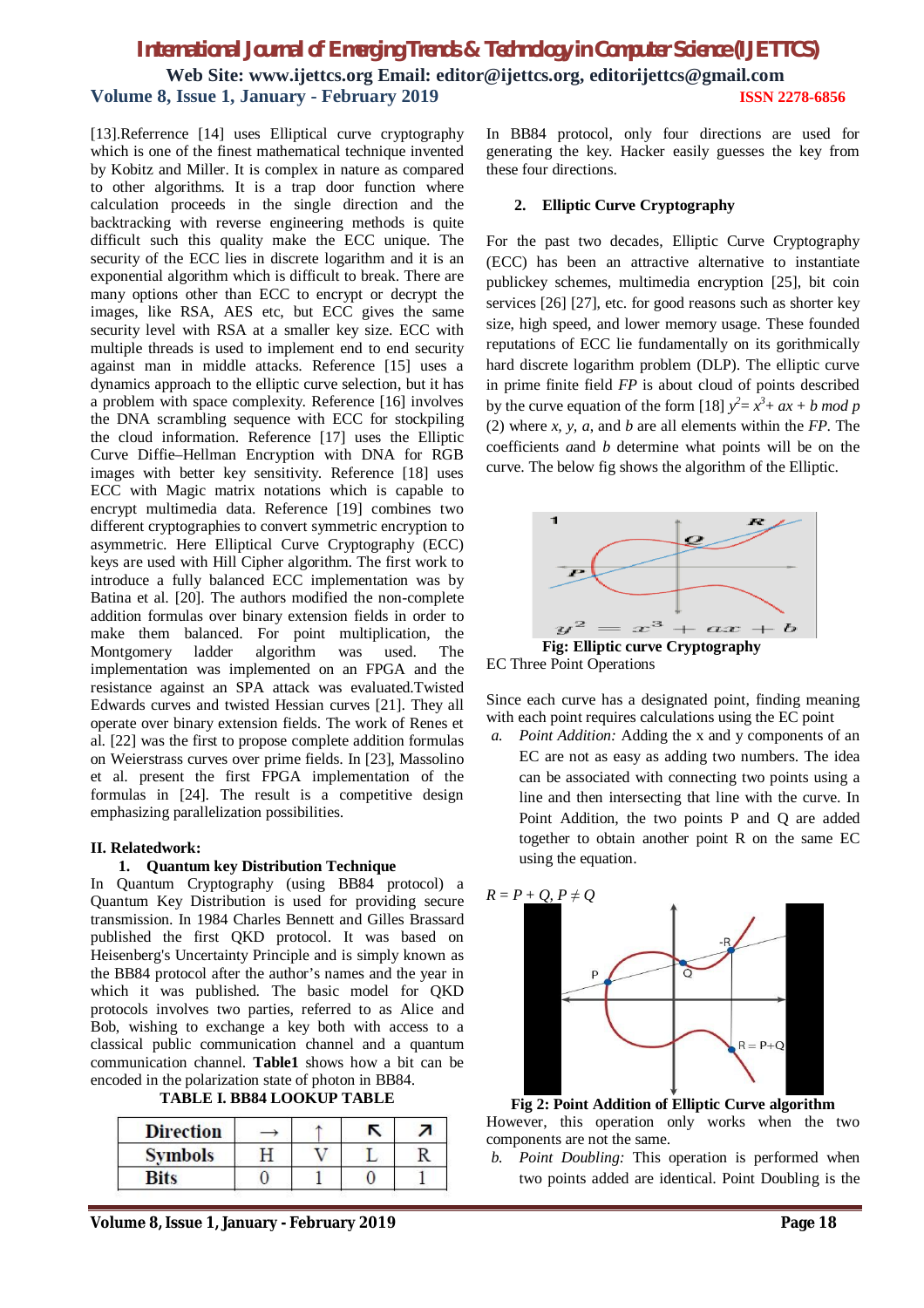# *International Journal of Emerging Trends & Technology in Computer Science (IJETTCS)* **Web Site: www.ijettcs.org Email: editor@ijettcs.org, editorijettcs@gmail.com Volume 8, Issue 1, January - February 2019 ISSN 2278-6856**

addition of a point (P) to itself to obtain another point (Q) on the same EC. The equation for this calculation is: $Q = P + P$ 

*c. Point Multiplication:* This is one compound operation of the two operations discussed above. In thisoperation, point addition and point doubling are repeatedly used to find the result. Let point *P* be a pointin EC multiplied with a scalar k (integer) to obtain another point Q on the same EC, giving the equation: $Q = kP$ 



**Fig 3: Pont Multiplication of Elliptic Curve algorithm**

#### **III. Proposed WORK**

This paper proposes a new technique by combining the Quantum Cryptography (BB84 protocol) and Elliptic Curve Cryptography is called QECC Technique. To overcome the drawbacks of Existing systems here two level QECC technique is proposed for providing more security. In existing system key of the ECC is generated randomly within the range of prime number N.in QECC algorithm the Key for the Elliptic curve cryptography is generated by the Quantum key distribution algorithm. If the key is not within the range of prime number N then it can regenerate the key value by using BB84 protocol until it accepts by the ECC.



#### **Fig 4: QECC Algorithm**

Quantum Key generation (BB84 protocol)

- 1. Take the Alice and Bob patterns as s1 and s2 strings. Alice string
- 2. Generate the actual key of Alice and Bob patterns by using BB84 protocol.
- 3. Compare the key1 and key2 bits for generating key3. If key1 bit equal to key2 bit then key3 value is 1 otherwise 0.
- 4. Convert key3 from binary to decimal.

### QECC Encryption

- 1. Plain text
- 2. Take the Equation  $Y^2 = X^3 + aX + b$ Take a and b any random numbers
- 3. Take Point P, integer d,N values Here

 P is a one of the point of the curve N is a Prime value

- Take the key3 value as'd' within the range of **'N'**
- 4. Generate Q using the equation

 $Q= d * P$ 

Here Q is a Public key and d is a private key

- 5. Mapping output is M here M is a point which is mapped from message to point
- 6. Randomly select k which is range with in the 1 to n-1
- 7. Generate Cipher Text one by using the below equation

 $C1=k*P$ 

8. Generate Cipher Text C2 by using the below equation

 $C2=M+k*O$ 

The two Cipher Text which are send from Sender to Receiver C1, C2.

#### QECC Decryption

1. We have to get back the message 'm' that was send to us,

 $M = C2 - d * C1$ 

- M is the original message that we have send.
- 2. Output of the ECC Decryption is M

#### Example:

1. Let the message is "ab"

Ascii code of a– 97b – 98 Binary number of ab in 8 bits each is 0110000101100010<br>Adding 8-bits of 0's at the en Adding 8-bits of 0's at the end 0110000101100010000000000 Corresponding decimal number is X=6382080

2. Elliptic curve equation is  $y^2 = X^3 + ax + b$ 

Let a=2, b=3, P (prime numbers>x) = 7000003, d=5, k=6 Value of Y when X=6382080, a=2, b=3,  $v^2 = (6382080)^3$  $+2(6382080) + 3 %7000003$ Here  $y^2$  is not a perfect square, then X=X+1, X= 6382081

Y becomes 126212

Message point m(x,y) =  $(6382081, 126212)$ 

- 3. Another point on the curve is  $P(x,y) = (3,6)$
- 4. Generate Q using the equation.
	- $Q = d*p$  $Q = 5*(3, 6)$  $Q = (3433820, 6372745)$
- 5.  $C_1 = 6*(3, 6)$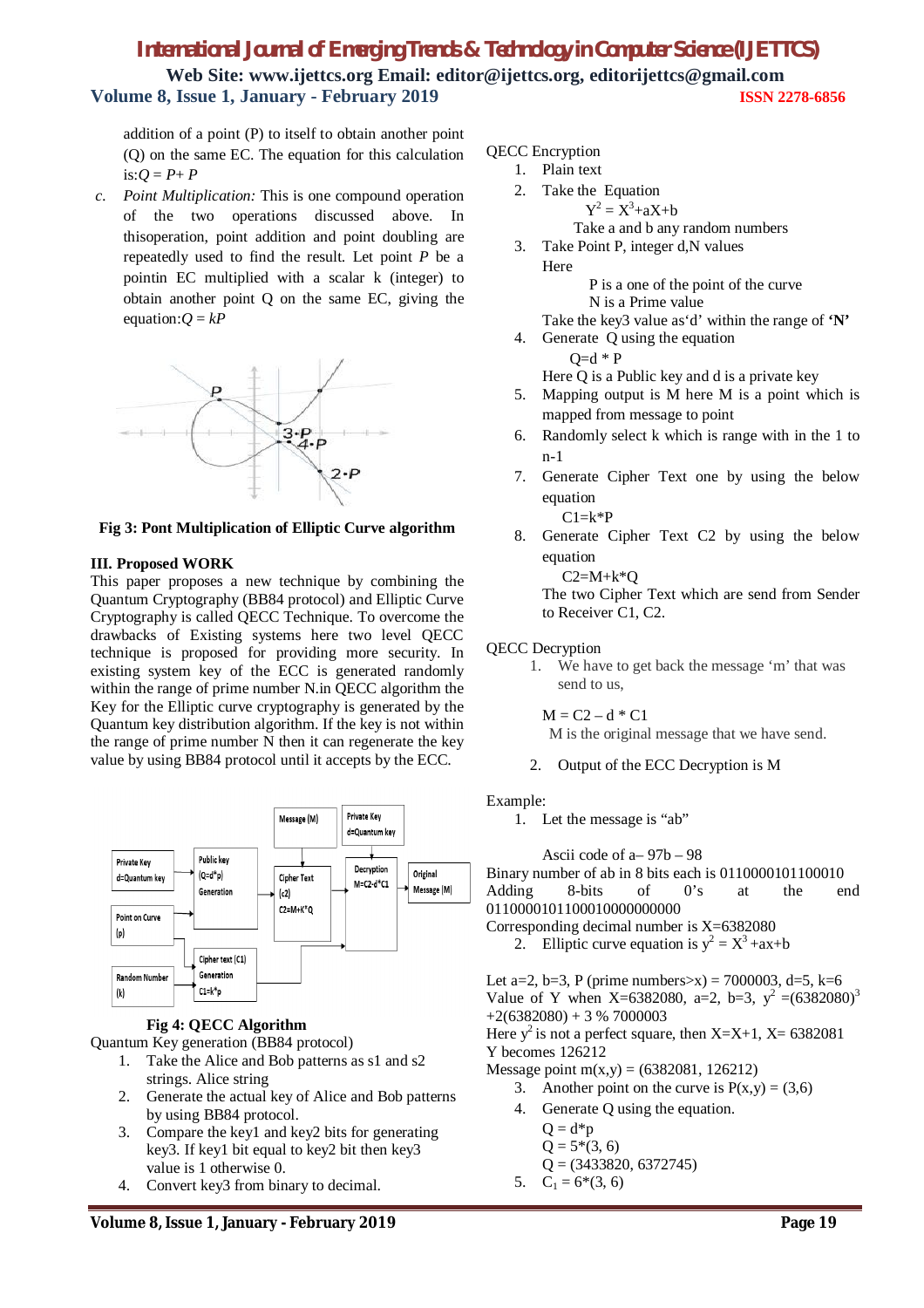## *International Journal of Emerging Trends & Technology in Computer Science (IJETTCS)*

**Web Site: www.ijettcs.org Email: editor@ijettcs.org, editorijettcs@gmail.com Volume 8, Issue 1, January - February 2019 ISSN 2278-6856**

 $= (6696657, 1829975)$ 6.  $C2 = M + K^*Q$ 

 $= M + 6*(3433820, 6372745)$  $= M + (2526824, 2648990)$  $= (6382081, 126212) + (2526824, 2648990)$  $= (5829652, 5807224)$ 7.  $M = C_2 - d^*C_1$ 

 $=C_2 -5*(6696657, 1829975)$ 

- $= (5829652, 5807224) (2526824, 2648990)$
- $= (5829652, 5807224) + (2526824, -2648990)$

= (6382081, 126212)

8. Then take 6382081 i.e M(x) Binary value of decimal is 01100001011000100000000001 Discarding the last 8-bits, then 01100001011000100 The final message "ab"

#### **IV Conclusion**

The proposed method of encryption and decryption is far better than existing methods like Elliptic and Quantum Key Distribution (BB84 protocol). The strength of the proposed method is the complex cipher generation from two strong keys. As Quantum computing is a very promising field that keeps the ability to overcome many limitations of silicon computers.Quantum cryptography indicates that it is uncompromisingly secure key distribution, faster key refresh rate than traditional approaches, truly random key generation. In this paper, the proposed method is combining the both two strong techniques. Future enhancement of this paper is performs the mapping techniques from message to Curve points.

#### **References:**

- [1] B.Jyoshna"Mechanisms for secure data transmission A Survey", Published in International of Computer Science and Engineering(IJCSE), Vol.-2(8), PP(82-83) August 2014.
- [2] R.Shah and Y. S. Chouhan, "Encoding of Hindi Text Using Steganography Technique", International Journal of Scientific Research in Computer Science and Engineering, Vol.2(1),pp. 22-28, Feb 2014.
- [3] Anupama T, Dr. M. B. Manjunath, "Fpga implementation of elliptic curve crypto processor over gf(2'63) : A Review," International Journal of Science, Engineering and Technology Research (USETR) , Volume 3, Issue 5, May 2014.
- [4] Amir Moradi, Alessandro Barenghi, Christof Paar and Timo Kasper, "On the Vulnerability of FPGA Bit stream Encryption against Power Analysis Attacks," Proceedings of the 18th ACM conference on Computer and communications, pp: 111-124, October 20 II.
- [5] Alia, M.A., Yahya,A., "Public–Key Steganography Based on Matching Method", European Journal of Scientific Research, Vol(2), PP223-231 Aug (2010).
- [6] G. Cui, L. Qin, Y. Wang and X. Zhang, "An encryption scheme using DNA technology", Bio Inspired Computing:

Theories and Applications, pp. 37-42, 2008.

- [7] Z. Chen and J. Xu, "One-time-pads encryption in the tile assembly model," Bio-Inspired Computing: Theories and Applications,Vol-46 pp.23- 30,may 2008.
- [8] Azarderakhsh, mehran mozaffar kermani, David jao,"post quantum cryptography on FPGA based on isolegines on elliptic curves" IEEE journal,VOL(64),pp86-99,2017
- [9] A.Kaleel Rahuman and G.Athisha, "Reconfigurable Architecture for Elliptic Curve Cryptography Using FPGA", Hindawi Publishing Corporation Mathematical Problems in Engineering, 2013.
- [10] Bobade, Sunil Devidas, and Vijay R. Mankar. "VLSI architecture for an area efficient Elliptic Curve Cryptographic processor for embedded systems." Industrial Instrumentation and Control (ICIC), 2015 International Conference on. IEEE, 2015.
- [11] Anupama T, Dr. M. B. Manjunath, "Fpga implementation of elliptic curve crypto processor over gf(2'63) : A Review," International Journal of Science, Engineering and Technology Research (USETR) , Volume 3, Issue 5, May 2014.
- [12] Hossein Mahdizadeh and Massoud Masoumi, ''''Novel architecture for efficient FPGA implementation of elliptic curve cryptographic processor over GF(2'63)", IEEE Transactions on very large scale integration (vIsi) systems, Vol. 21, No. 12, pp: 2330- 2333, Dec.2013.
- [13]Prashant Ahuja, Prof. Hiren Soni. "Comparative Study of Secure and Efficient Cryptography on FPGA" Journal of Emerging Technologies
- and Innovative Research (JETIR), February 2018, Volume 5, Issue
- [14] Shaikh, A. A., & Vani, N. S. (2015). An extended approach for securing the Short Messaging Services of GSM using multi-threading elliptical curve cryptography. *2015 International Conference on Communication, Information & Computing Technology (ICCICT)*. doi:10.1109/iccict.2015.7045733
- [15] Som, S., Majumder, R., & Dutta, S. (2017). Elliptic curve cryptography: A dynamic paradigm. *2017 International Conference on Infocom Technologies and Unmanned Systems (Trends and Future Directions) (ICTUS)*. doi:10.1109/ictus.2017.8286045
- [16] Selvi, S., Gobi, M., Kanchana, M., & Mary, S. F. (2017). Hyper elliptic curve cryptography in multi cloud-security using DNA (genetic) techniques. *2017 International Conference on Computing Methodologies and Communication (ICCMC)*. doi:10.1109/iccmc.2017.8282604.